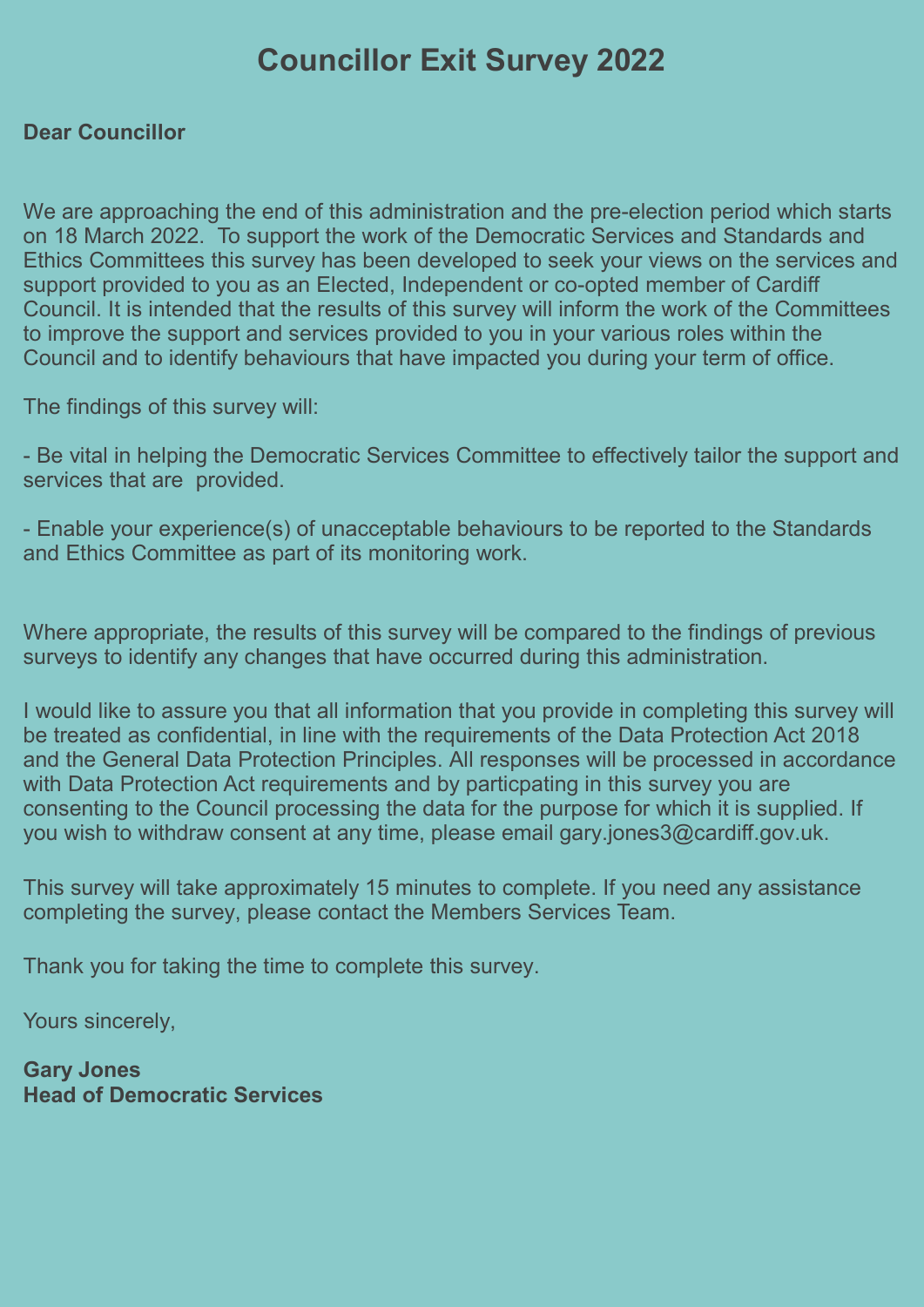- Q1 How long has been your current continuous period of service as a Councillor?
	- Since a by-election held between 2017 and 2021
	- Since the 2017 Local Government Elections
	- Since a by-election held between the 2012 and 2017 Local Government Elections
	- Since the 2012 Local Government Elections
	- Elected before 2012
- Q2 What roles or positions have you held during your term in office? (Please click all that apply.)
	- Leader
	- Deputy Leader
	- Leader of the Opposition
	- Cabinet Member
	- Committee Chair
	- Scrutiny Committee Member
	- Member of other committee
	- Lord Mayor or Deputy Lord Mayor
	- **Other**
- Q2 Please specify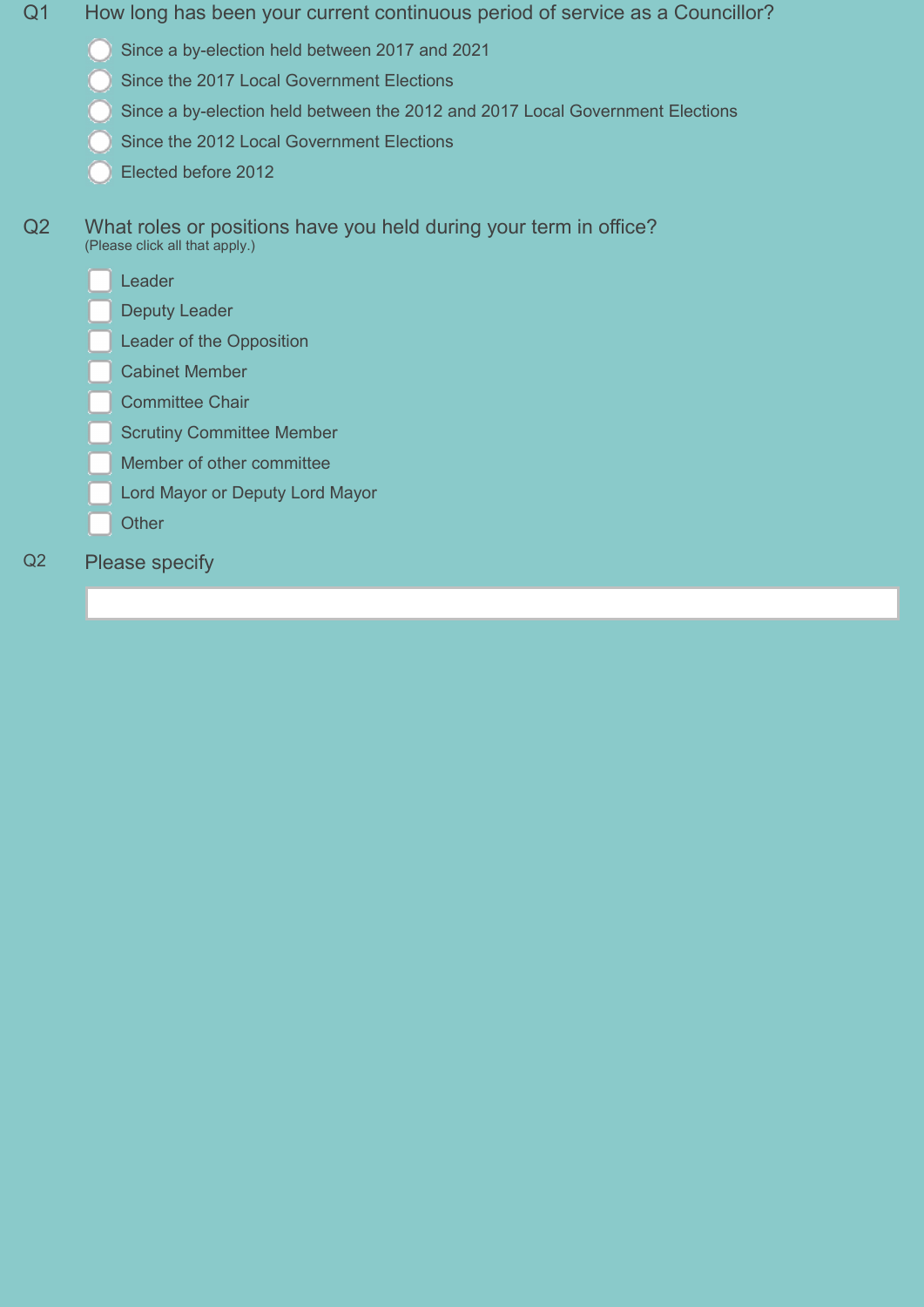- Q3 Are you standing for re-election after your current term in office?
	- Yes
	- No
	- Don't know or unsure
- Q4 If No, what are your reasons for standing down as an Elected Member? (Please tick all that apply.)
	- Retirement
	- Changes to employment
	- Moving away
	- Ill health
	- Caring responsibilities
	- Work-life balance/time pressures
	- Changing role of Councillors
	- Inadequate remuneration
	- Dissatisfaction with role as Councillor
	- **Other**
- Q4 Please specify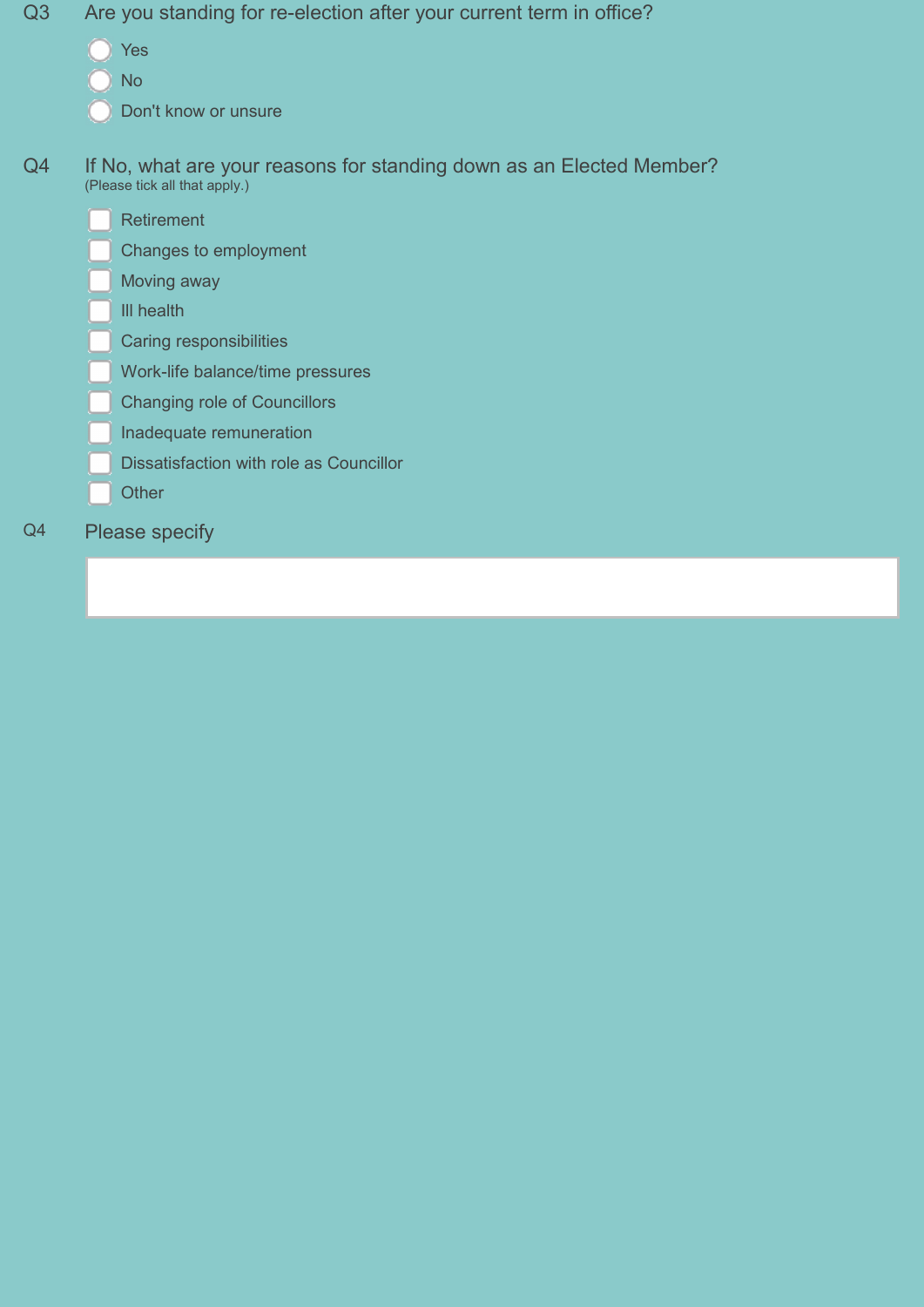| Q <sub>5</sub> | What changes or improvements should be put in place to discourage Elected Members<br>from standing down in the future?                                     |
|----------------|------------------------------------------------------------------------------------------------------------------------------------------------------------|
|                |                                                                                                                                                            |
| Q <sub>6</sub> | What have you enjoyed most about being a Councillor for Cardiff?                                                                                           |
|                |                                                                                                                                                            |
| Q7             | What have you enjoyed least about being a Councillor for Cardiff?                                                                                          |
|                |                                                                                                                                                            |
| Q8             | What additional support or assistance would have been useful in helping you fulfil the<br>various roles that you have as an Elected Member of the Council? |
|                |                                                                                                                                                            |
| Q9             | What other induction and/or training opportunities should have been made available                                                                         |

during your term in office?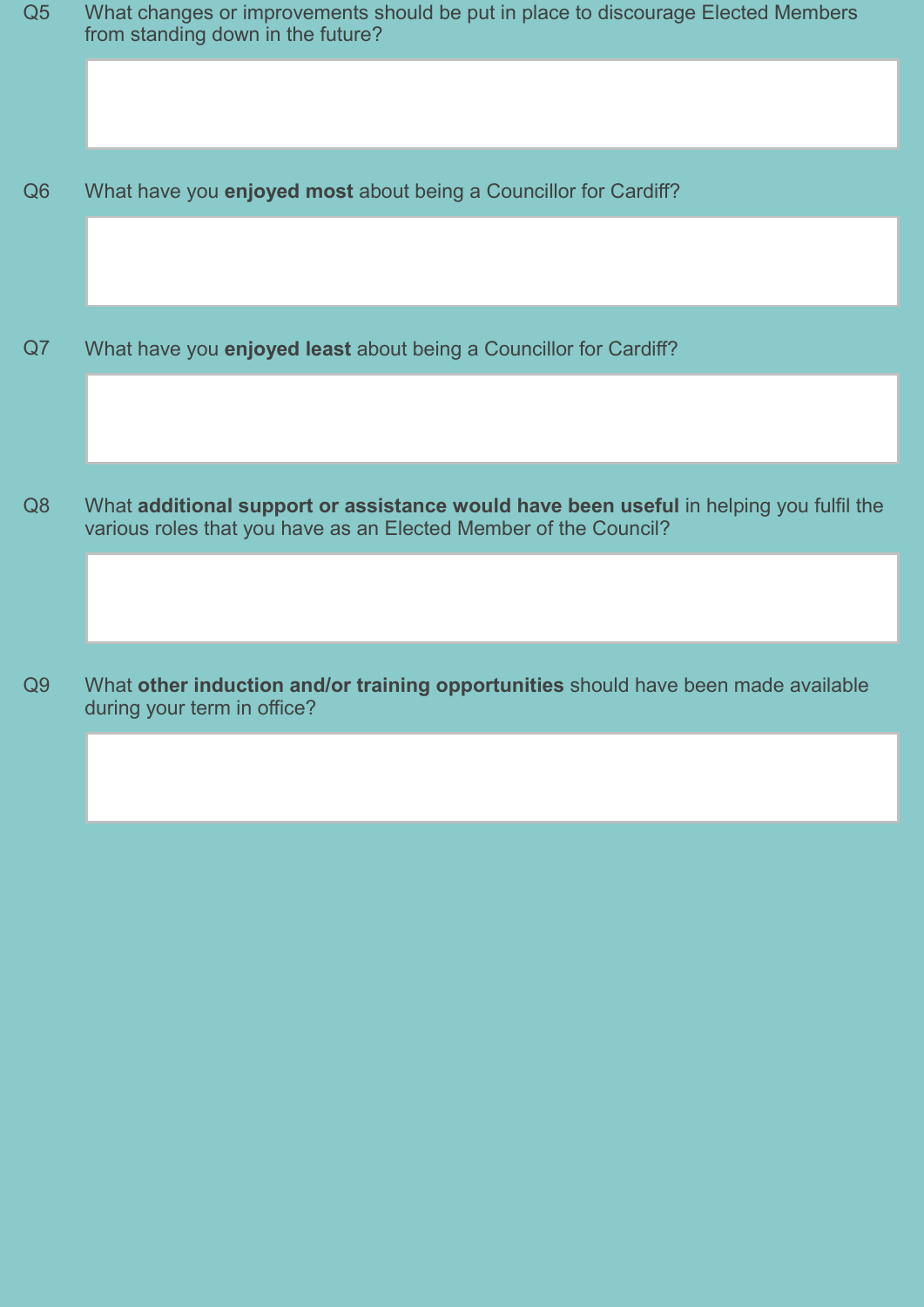- Q10 Which Group are you a member of?
	- **Conservative**
	- Labour
	- Liberal Democrat
	- $\bigcirc$  Propel
	- $\bigcirc$  I am not part of a Group
- Q11 Do you feel your Group has provided you with sufficient support to effectively fulfil your role as Councillor?
	- Yes
	- No
	- Not sure
- Q12 What other types of support should your Group provide its members?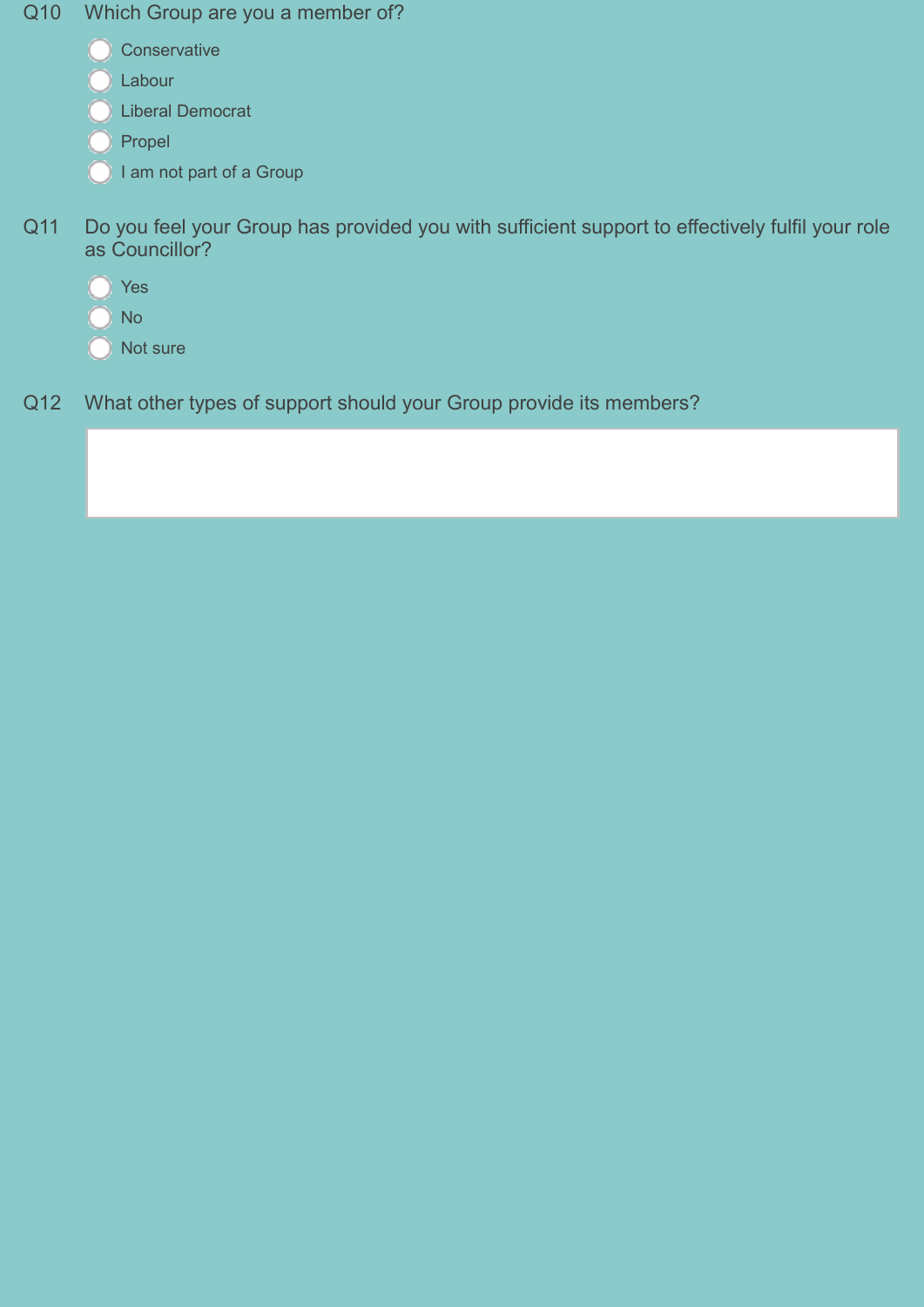Q13 During your term in office, have you **personally experienced** any of the following unacceptable behaviours?

|     |                           | Yes | <b>No</b> |
|-----|---------------------------|-----|-----------|
|     | <b>Bullying</b>           |     |           |
| Q13 | Discriminatory behaviours |     |           |
| Q13 | Other                     |     |           |
| Q13 | Please specify.           |     |           |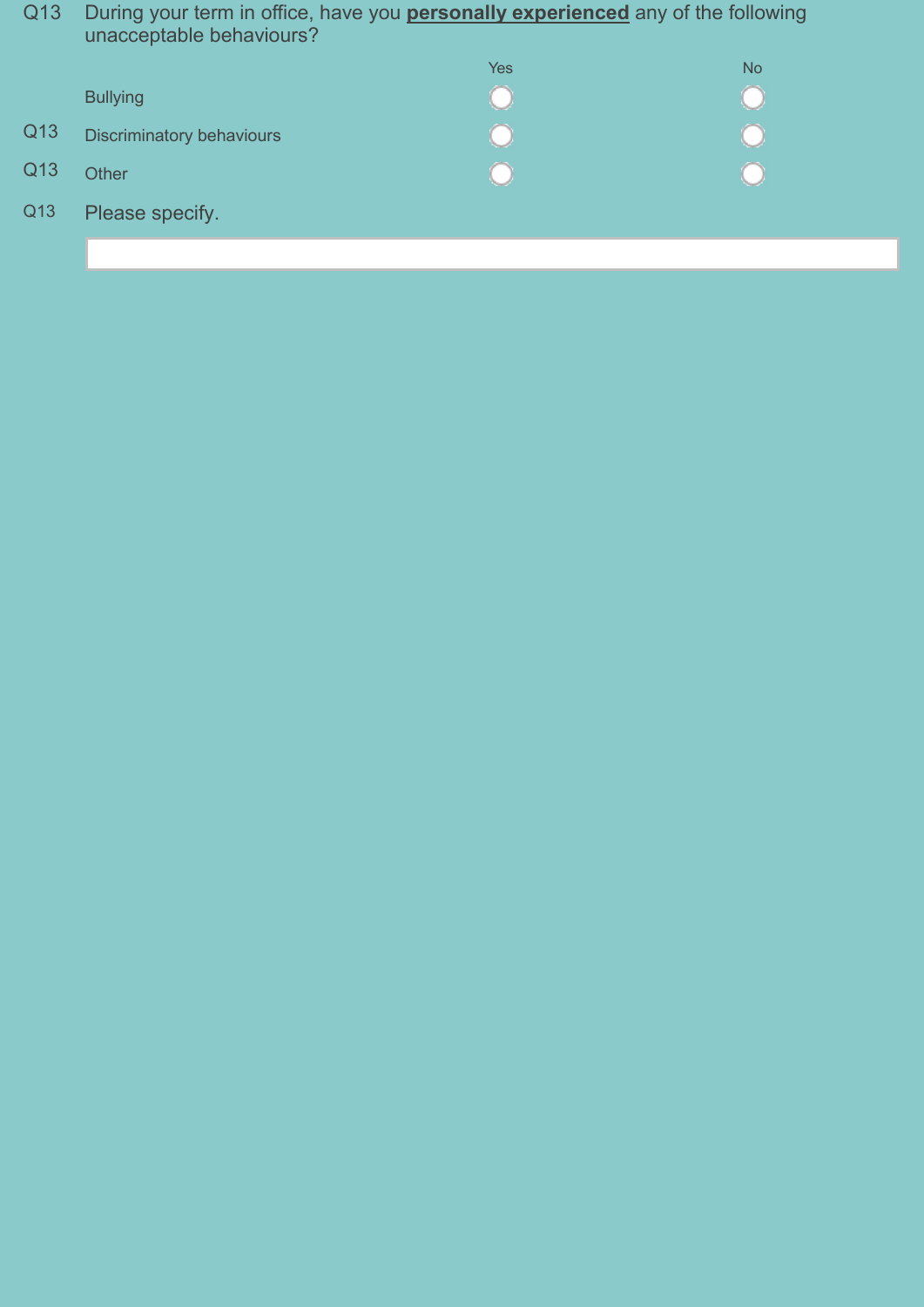| Q14 | Did you report the bullying incident you experienced at the time? |
|-----|-------------------------------------------------------------------|
|     | Yes<br><b>No</b>                                                  |
| Q14 | Why did you not report the incident?                              |
|     |                                                                   |
| Q15 | Who did you report the incident to?                               |
|     | <b>Monitoring Officer</b>                                         |
|     | <b>Group Leader</b><br><b>Group Whip</b>                          |
|     | Other                                                             |
| Q15 | Please specify                                                    |
|     |                                                                   |
| Q16 | Were you happy with how your report was dealt?                    |
|     | Yes<br><b>No</b>                                                  |
|     |                                                                   |
|     |                                                                   |
|     |                                                                   |
| Q16 | Please elaborate.                                                 |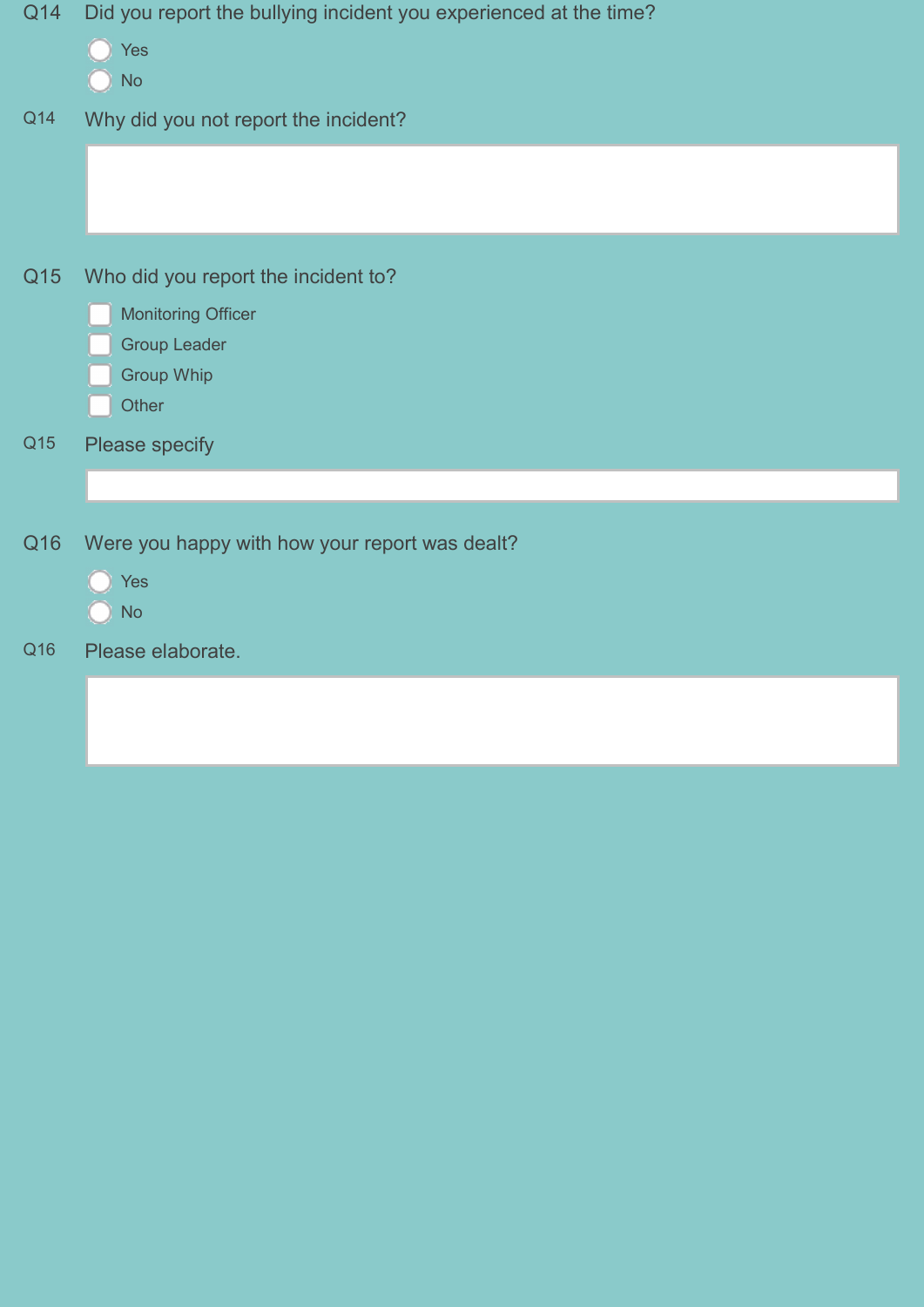| Q17 | Did you report the discriminatory behaviour you experienced at the time?<br>Yes<br><b>No</b>                          |
|-----|-----------------------------------------------------------------------------------------------------------------------|
| Q17 | Why did you not report the incident?                                                                                  |
| Q18 | Who did you report the incident to?<br><b>Monitoring Officer</b><br><b>Group Leader</b><br><b>Group Whip</b><br>Other |
| Q18 | Please specify                                                                                                        |
| Q19 | Were you happy with how your report was dealt?<br><b>Yes</b><br><b>No</b>                                             |
| Q19 | Please elaborate.                                                                                                     |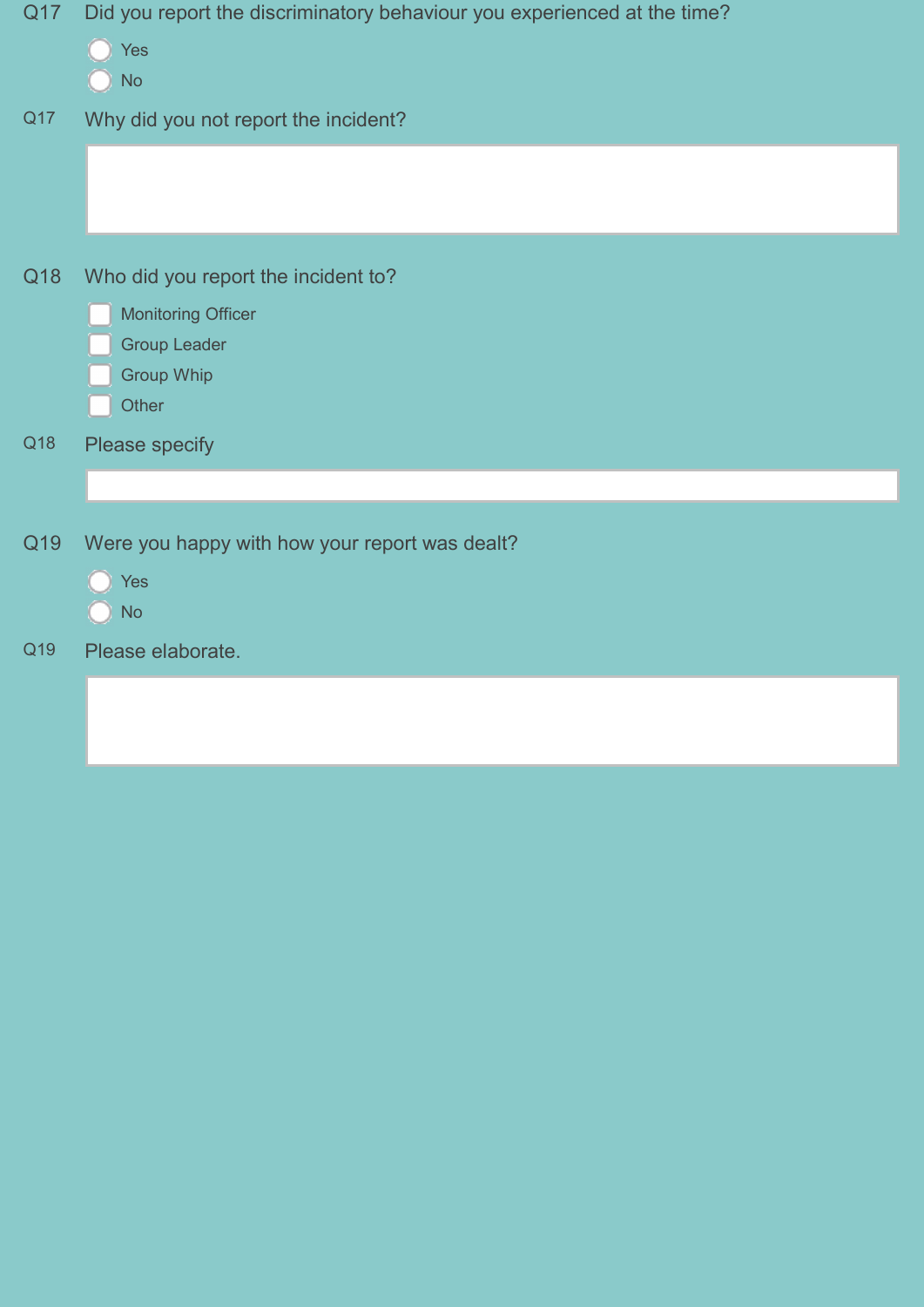| Q20 | Did you report the 'Other' incident that you experienced at the time? |
|-----|-----------------------------------------------------------------------|
|     | Yes<br><b>No</b>                                                      |
|     |                                                                       |
| Q20 | Why did you not report the incident?                                  |
|     |                                                                       |
| Q21 | Who did you report the incident to?                                   |
|     | <b>Monitoring Officer</b>                                             |
|     | <b>Group Leader</b>                                                   |
|     | <b>Group Whip</b>                                                     |
|     | Other                                                                 |
| Q21 | Please specify                                                        |
|     |                                                                       |
| Q22 | Were you happy with how your report was dealt?                        |
|     | <b>Yes</b>                                                            |
|     | <b>No</b>                                                             |
| Q22 | Please elaborate.                                                     |
|     |                                                                       |
|     |                                                                       |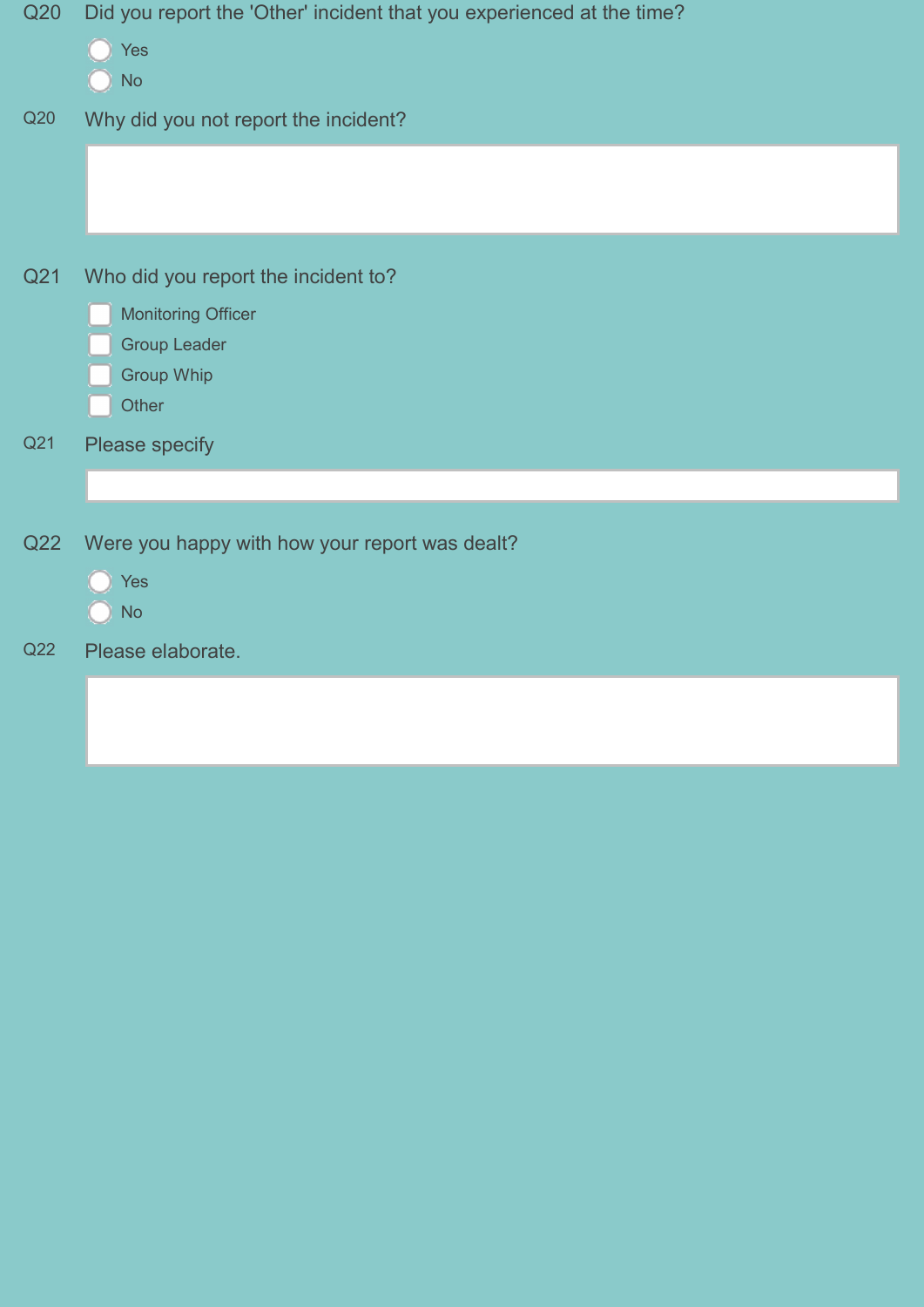Q23 If you have **witnessed** any of the following unacceptable behaviours displayed to others, please tick the box/es that apply to your response. If not, click 'Next' at the bottom of the page to proceed to the next question.

|                 |                           | <b>Between Councillors</b> | <b>Between Councillors and Officers</b> |
|-----------------|---------------------------|----------------------------|-----------------------------------------|
|                 | <b>Bullying</b>           |                            |                                         |
| Q <sub>23</sub> | Discriminatory behaviours |                            |                                         |
| Q <sub>23</sub> | Other                     |                            |                                         |
|                 |                           |                            |                                         |

- Q23 Please specify which 'Other' unacceptable behaviours you witnessed between Councillors.
- Q23 Please specify which 'Other' unacceptable behaviours you witnessed between Councillors and officers.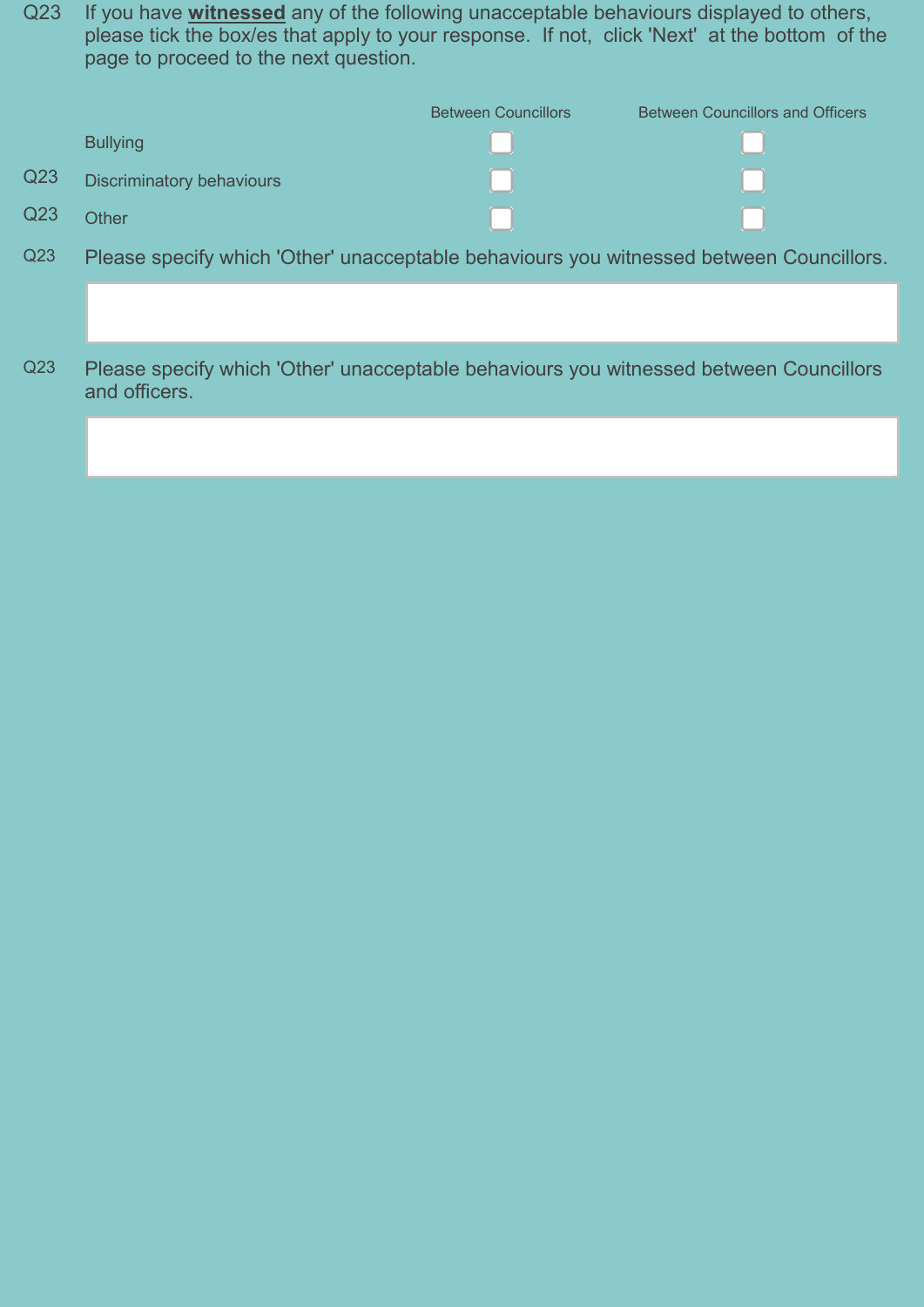| Q24 | Did you report the bullying between Councillors that you witnessed at the time? |
|-----|---------------------------------------------------------------------------------|
|     | Yes                                                                             |
|     | <b>No</b>                                                                       |
| Q24 | Why did you not report the incident?                                            |
|     |                                                                                 |
|     |                                                                                 |
|     |                                                                                 |
| Q25 | Who did you did you report the incident to?                                     |
|     | <b>Monitoring Officer</b>                                                       |
|     | <b>Group Leader</b>                                                             |
|     | <b>Group Whip</b>                                                               |
|     | Other                                                                           |
| Q25 | Please specify                                                                  |
|     |                                                                                 |
|     |                                                                                 |
| Q26 | Were you happy with how your report was dealt?                                  |
|     | <b>Yes</b>                                                                      |
|     | <b>No</b>                                                                       |
| Q26 | Please elaborate.                                                               |
|     |                                                                                 |
|     |                                                                                 |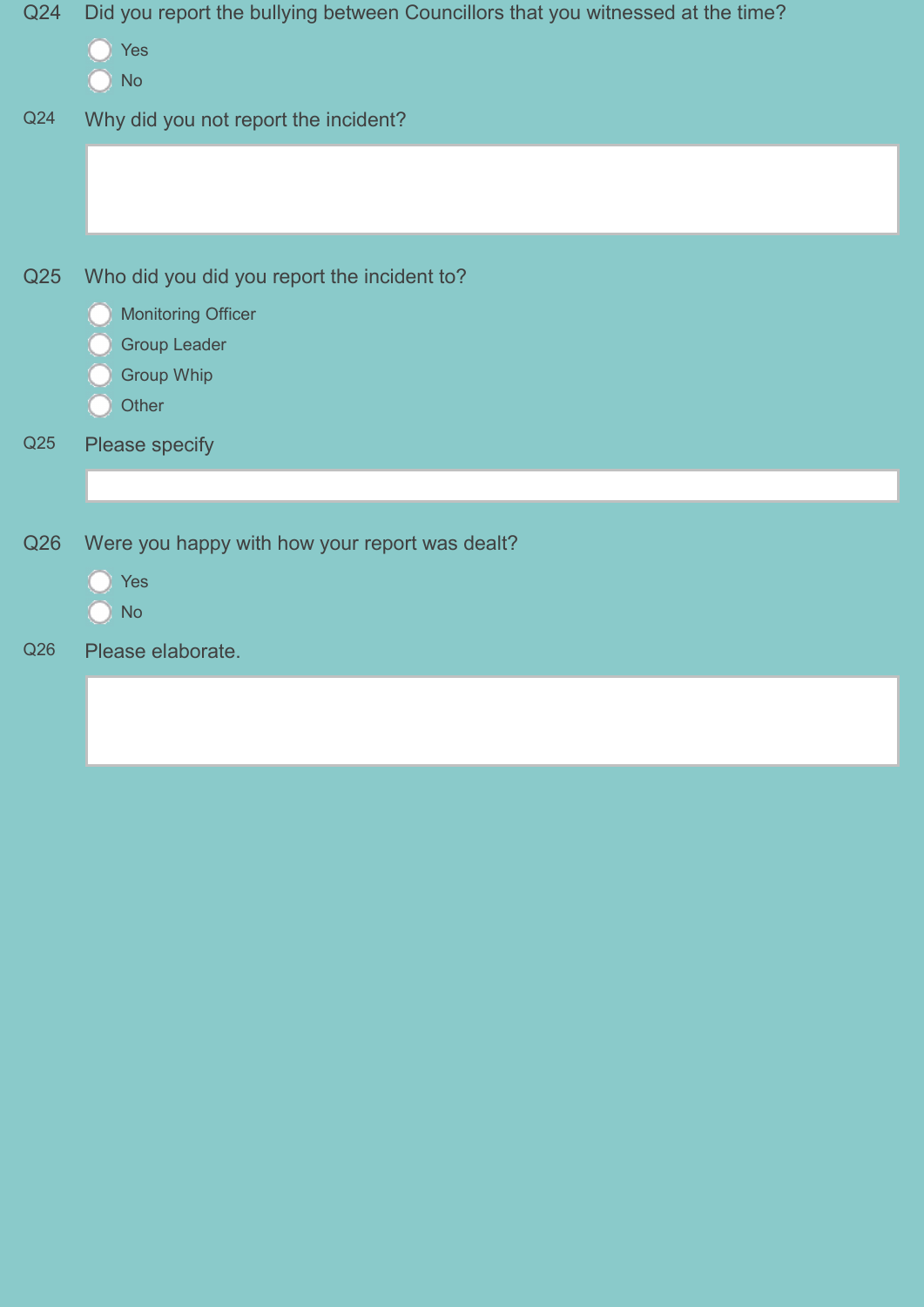| Q27 | Did you report the bullying between Councillors and Officers that you witnessed at the time?<br>Yes |
|-----|-----------------------------------------------------------------------------------------------------|
|     | <b>No</b>                                                                                           |
| Q27 | Why did you not report the incident?                                                                |
|     |                                                                                                     |
| Q28 | Who did you report the incident to?                                                                 |
|     | <b>Monitoring Officer</b>                                                                           |
|     | <b>Group Leader</b>                                                                                 |
|     | <b>Group Whip</b>                                                                                   |
|     | Other                                                                                               |
| Q28 | Please specify                                                                                      |
|     |                                                                                                     |
| Q29 | Were you happy with how your report was dealt?                                                      |
|     | <b>Yes</b>                                                                                          |
|     | <b>No</b>                                                                                           |
| Q29 | Please elaborate.                                                                                   |
|     |                                                                                                     |
|     |                                                                                                     |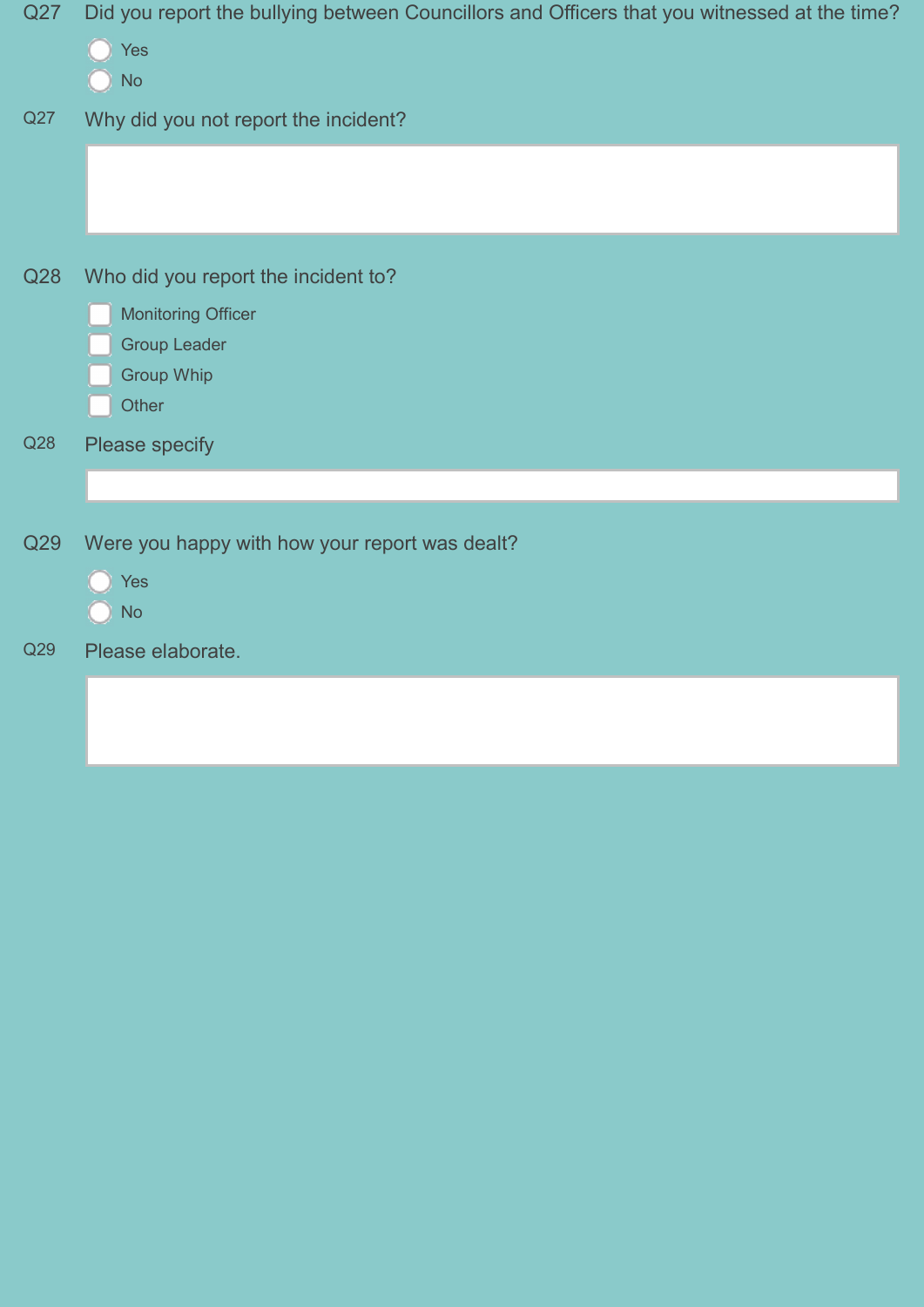| Q30 | Did you report the discrimination between Councillors that you witnessed at the time? |
|-----|---------------------------------------------------------------------------------------|
|     | Yes                                                                                   |
|     | <b>No</b>                                                                             |
| Q30 | Why did you not report the incident?                                                  |
|     |                                                                                       |
|     |                                                                                       |
|     |                                                                                       |
| Q31 | Who did you report the incident to?                                                   |
|     | <b>Monitoring Officer</b>                                                             |
|     | <b>Group Leader</b>                                                                   |
|     | <b>Group Whip</b>                                                                     |
|     | Other                                                                                 |
| Q31 | Please specify                                                                        |
|     |                                                                                       |
| Q32 | Were you happy with how your report was dealt?                                        |
|     | Yes                                                                                   |
|     | <b>No</b>                                                                             |
| Q32 | Please elaborate.                                                                     |
|     |                                                                                       |
|     |                                                                                       |
|     |                                                                                       |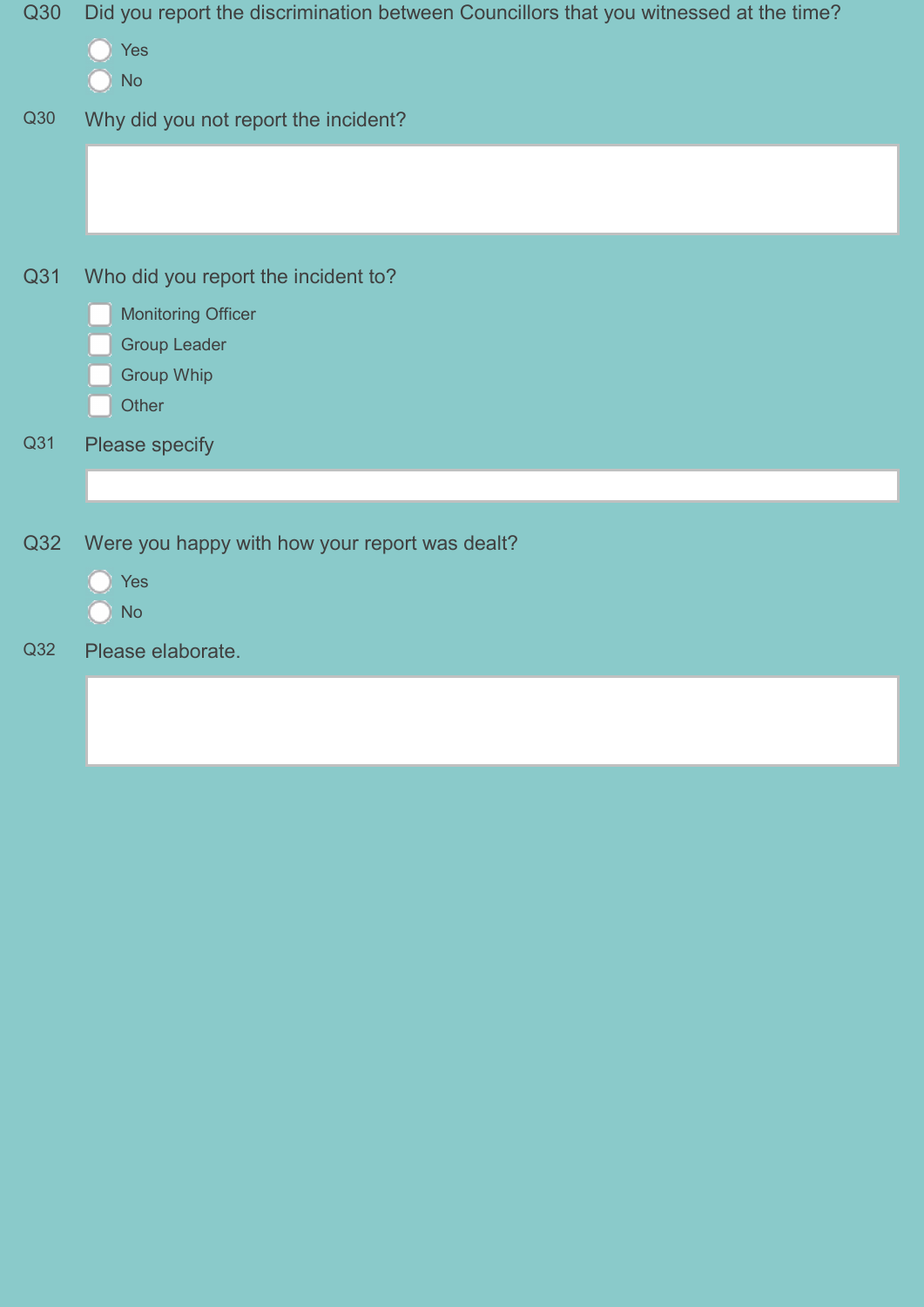| Q33 | Did you report the discrimination between Councillors and Officers that you witnessed at the<br>time?<br>Yes<br><b>No</b> |
|-----|---------------------------------------------------------------------------------------------------------------------------|
| Q33 | Why did you not report the incident?                                                                                      |
| Q34 | Who did you report the incident to?<br><b>Monitoring Officer</b><br><b>Group Leader</b><br><b>Group Whip</b><br>Other     |
| Q34 | Please specify                                                                                                            |
| Q35 | Were you happy with how your report was dealt?<br>Yes<br><b>No</b>                                                        |
| Q35 | Please elaborate.                                                                                                         |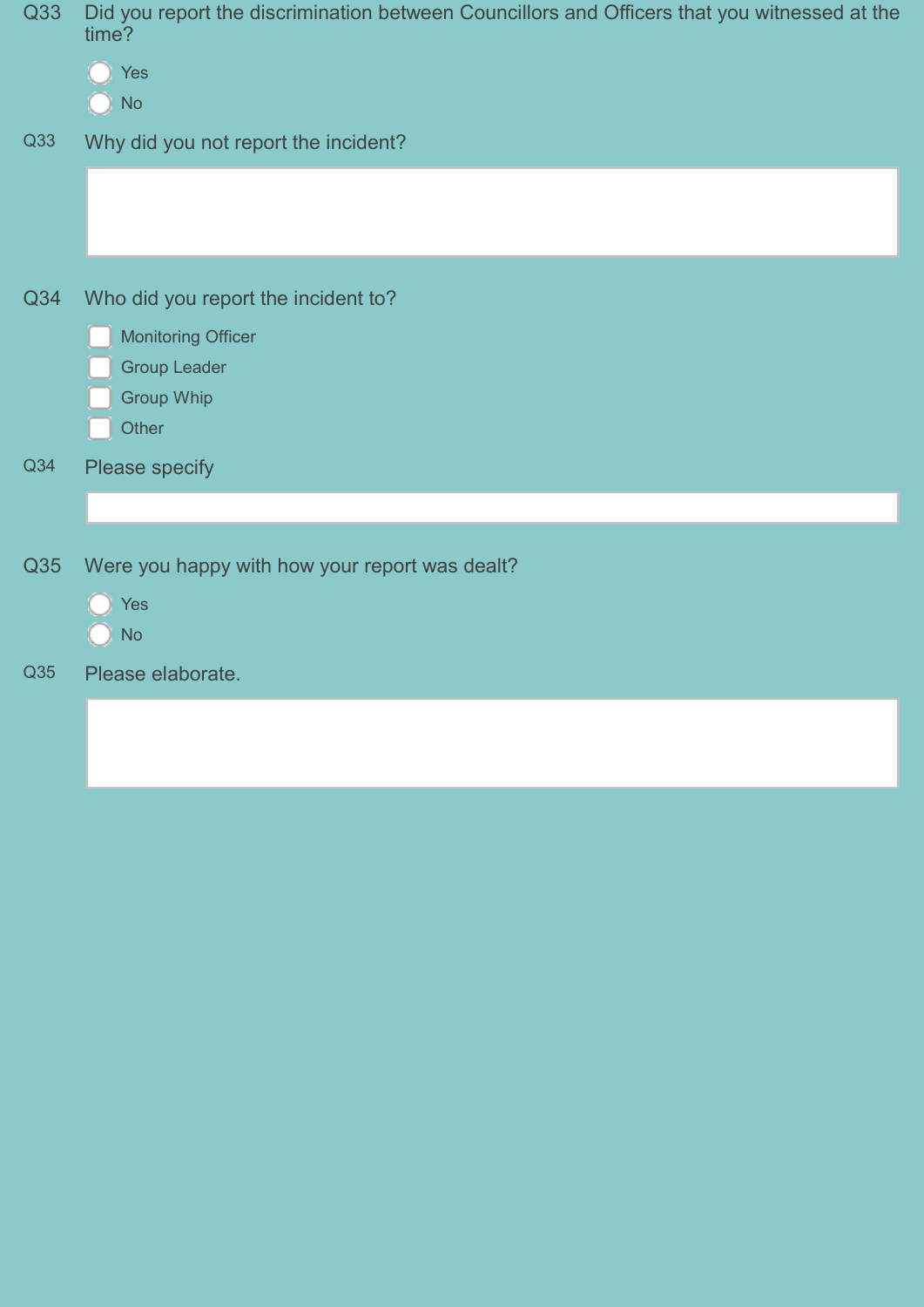| Q36 | Did you report the 'Other' unacceptable behaviours between Councillors that you witnessed<br>at the time?<br><b>Yes</b><br><b>No</b> |
|-----|--------------------------------------------------------------------------------------------------------------------------------------|
| Q36 | Why did you not report the incident?                                                                                                 |
| Q37 | Who did you report the incident to?<br><b>Monitoring Officer</b><br><b>Group Leader</b><br><b>Group Whip</b><br>Other                |
| Q37 | Please specify                                                                                                                       |
| Q38 | Were you happy with how your report was dealt with?<br>Yes<br><b>No</b>                                                              |
| Q38 | Please elaborate.                                                                                                                    |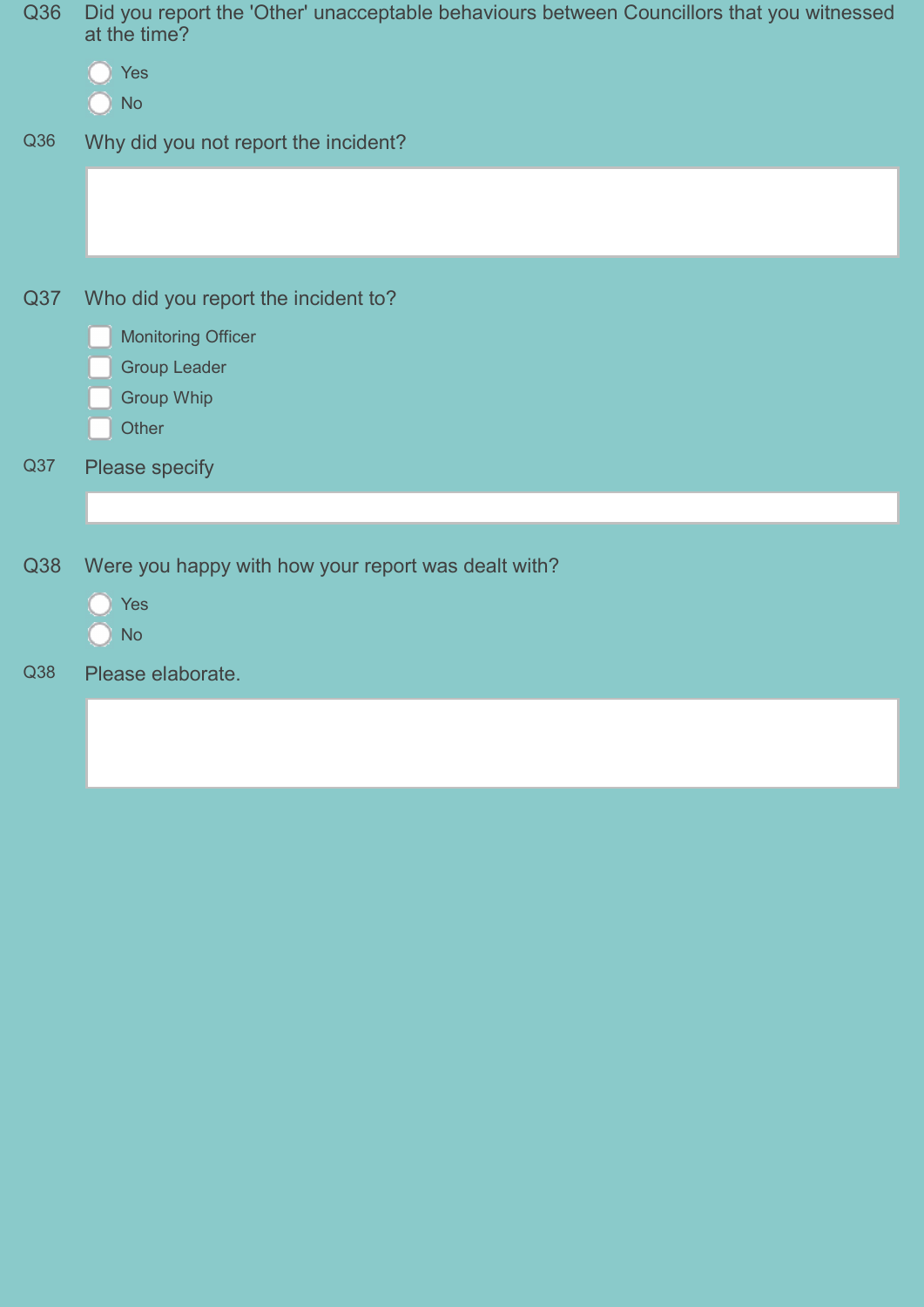| Q39 | Did you report the 'Other' unacceptable behaviours between Councillors and Officers that<br>you witnessed at the time?<br>Yes<br><b>No</b> |
|-----|--------------------------------------------------------------------------------------------------------------------------------------------|
| Q39 | Why did you not report the incident?                                                                                                       |
| Q40 | Who did you report the incident to?<br><b>Monitoring Officer</b><br><b>Group Leader</b><br><b>Group Whip</b><br>Other                      |
| Q40 | Please specify                                                                                                                             |
| Q41 | Were you happy with how your report was dealt with?<br>Yes<br><b>No</b>                                                                    |
| Q41 | Please elaborate.                                                                                                                          |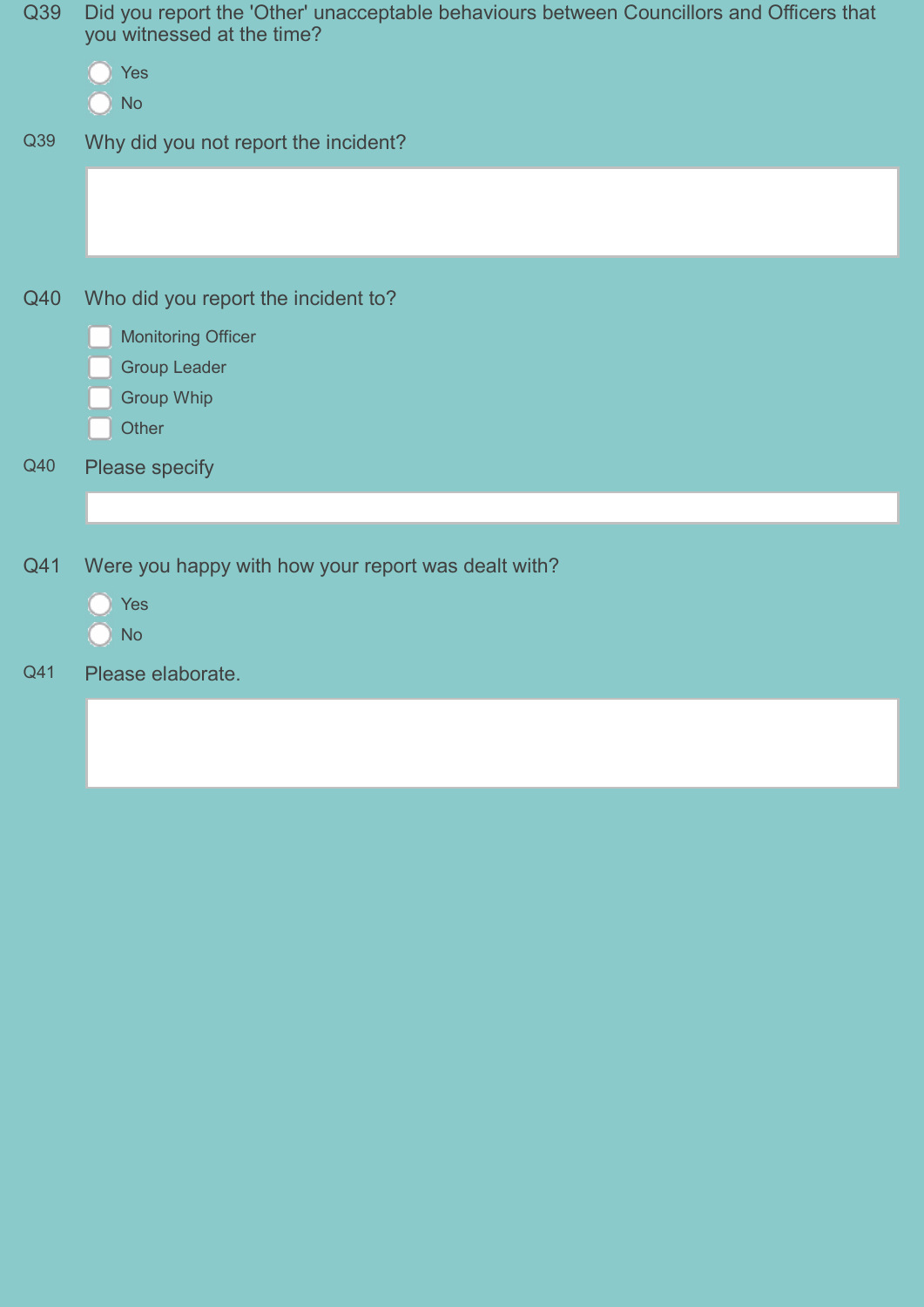Q42 What do you think should be done to stop or prevent bullying and discriminatory behaviours from happening in the future?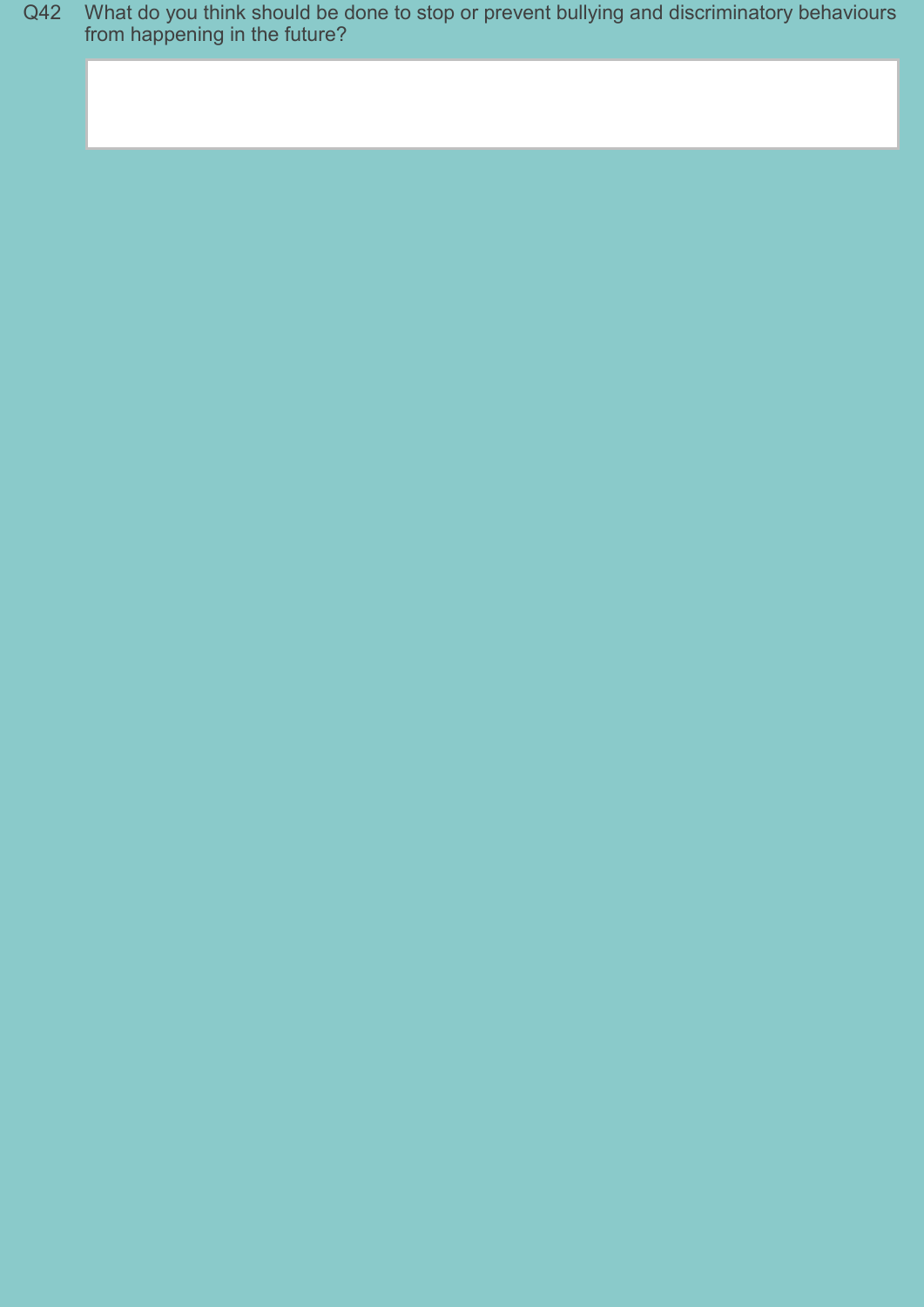# Monitoring information

- Q43 What was your age on your last birthday?
	- $\bigcirc$  25-34
	- $\bigcirc$  45-54
	- $\bigcirc$  65-74
	- $\bigcirc$  75+
	- Prefer not to say

# Q44 Are you:

- O Female
- **O** Male
- O Other
- **Prefer not to say**
- Q45 Do you identify as trans?
	- **O** Yes
	- O No
	- **Prefer to self-describe**
	- **O** Prefer not to say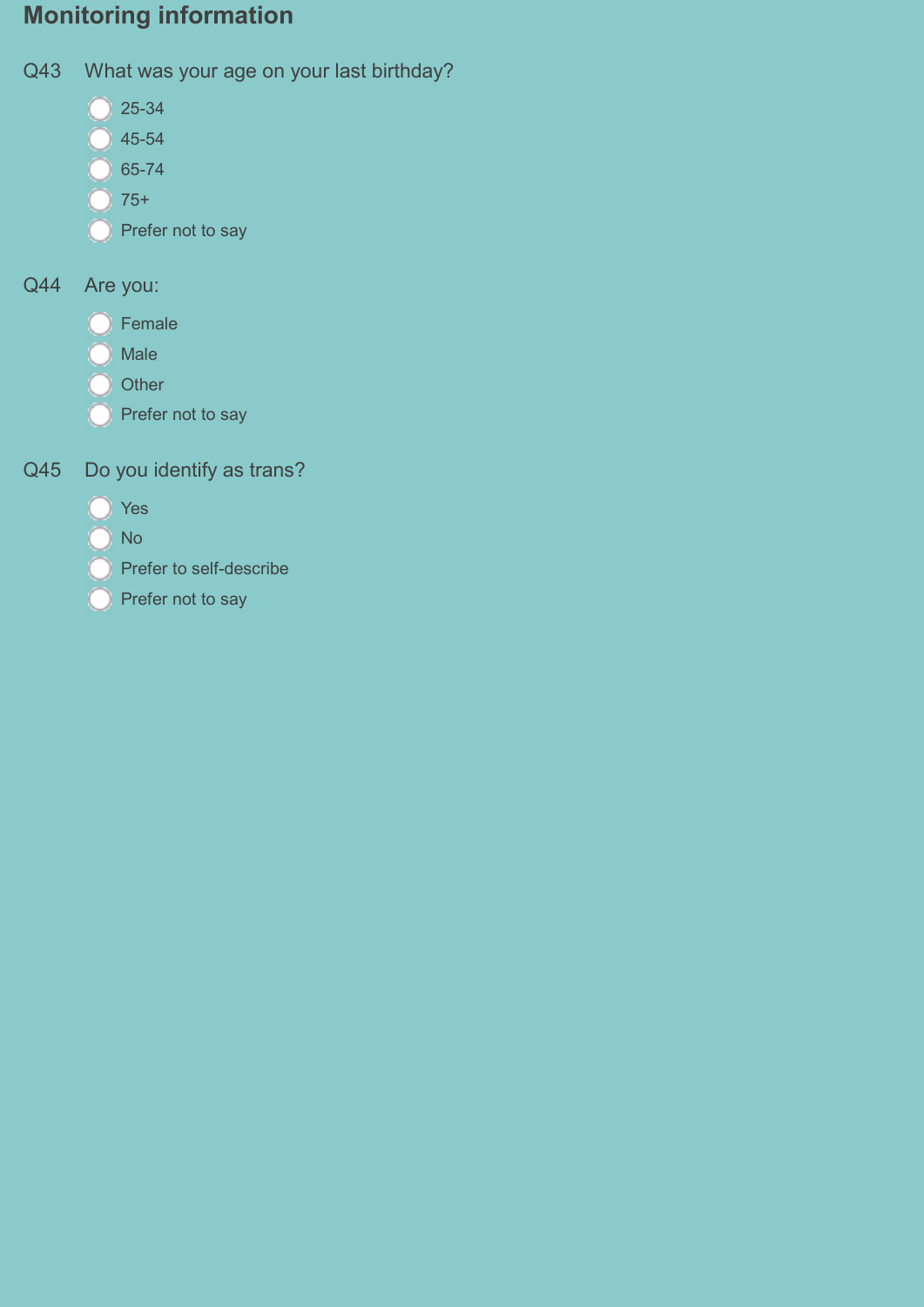- Q46 Do any children live in your household? Please tick all that apply.
	- No children
	- Yes, children under 5 years old (pre-school)
	- Yes, aged 5-11 (primary school)
	- Yes, aged 11-16 (secondary school)
	- Yes, aged 16-18 in full-time education or working
	- Yes, aged 16-18 not in full-time education or working
- Q47 Aside from your role as a Councillor, which of the following best describes what your are doing at present?
	- Working full time (30+ hours per week)
	- Working part time (less than 30 hours per week)
	- In full-time education
	- On a government training scheme
	- Unemployed, registered job seeker
	- Unemployed, registered but not seeking work
	- On a zero-hour contract
	- Permanently sick or disabled
	- Wholly retired from work
	- Looking after home
	- Caring for a child or adult
	- **Other**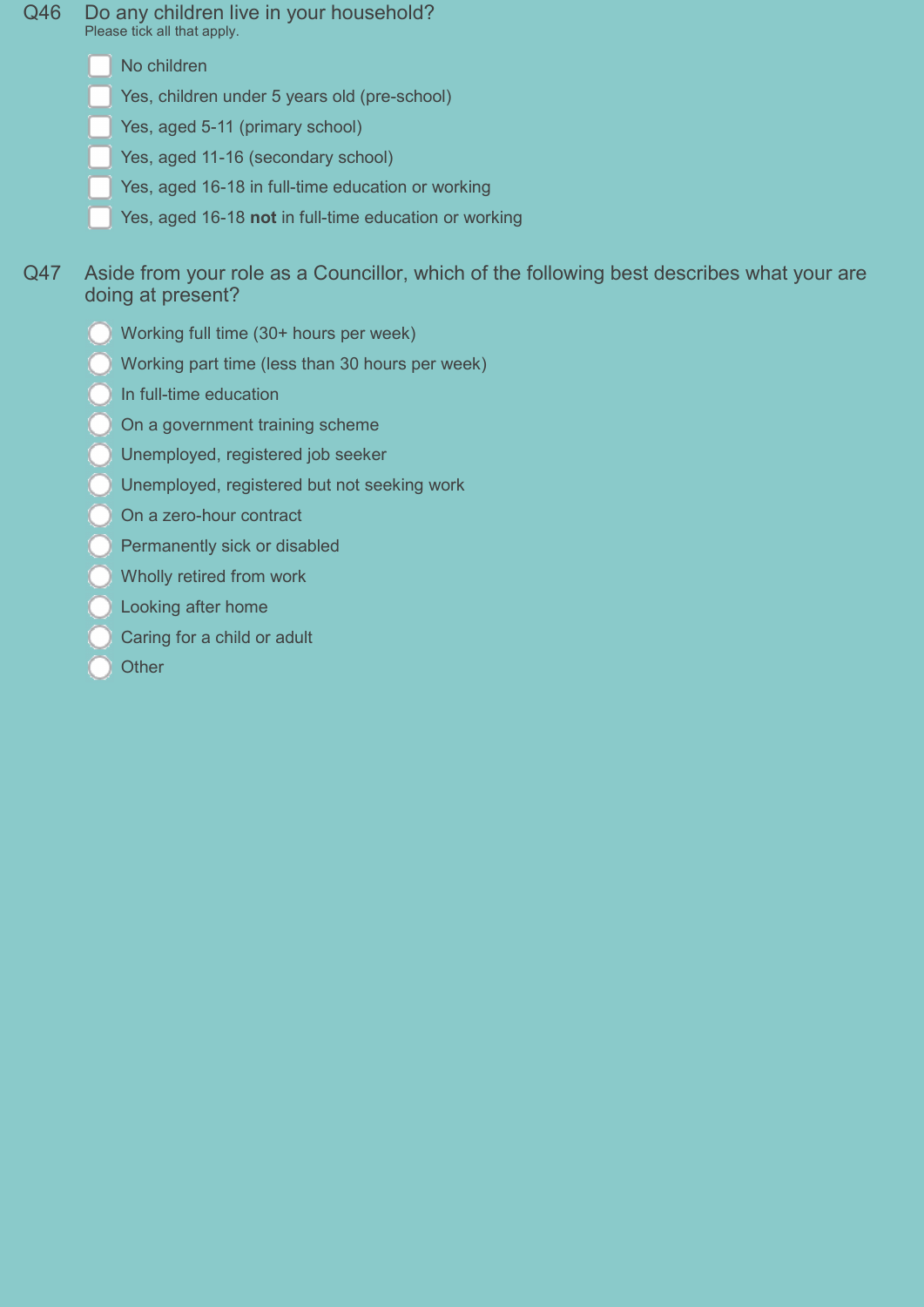- Q48 Do you identify as a disabled person?
	- Yes
	- No
	- Prefer not to say
- Q49 Please tick any of the following that apply to you:
	- Deaf/deafened/hard of hearing
	- Mobility impairment
	- Mental-health difficulties
	- Learning impairment/difficulties
	- Visual impairment
	- Wheelchair user
	- Long-standing illness or health condition (e.g. cancer, diabetes, or asthma)
	- Prefer not to say
	- **Other**
- Q50 Do you care, unpaid, for a friend of family member who due to illness, disability, a mental health problem or an addiction cannot cope without your support?



No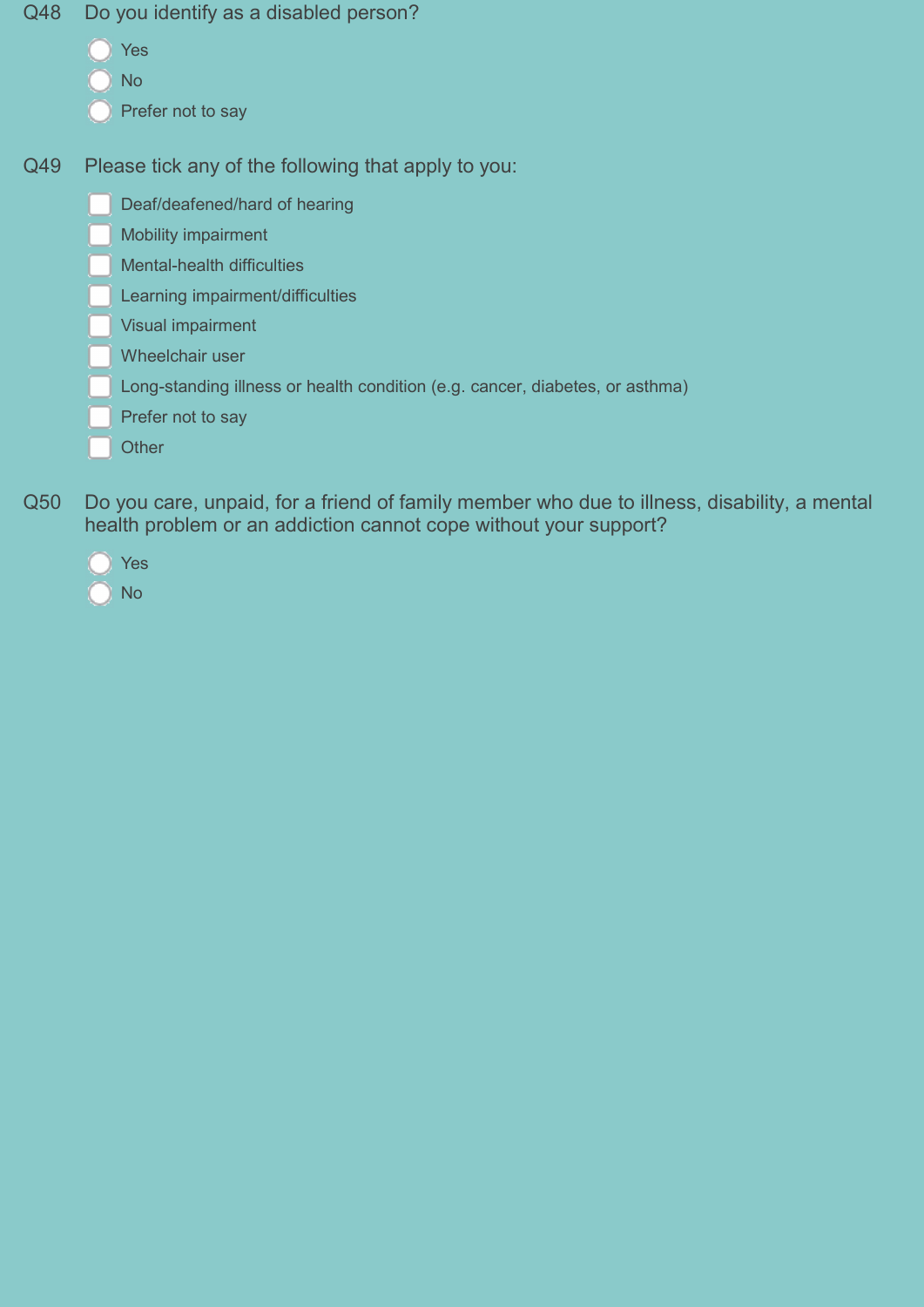Q51 Do you regard yourself as belonging to any particular religion?

- No, no religion
- Buddhist
- **O** Muslim
- $\bigcirc$  Sikh
- C Christian (including Church in Wales, Catholic, protestant and all other Christian denominations)
- O Hindu
- $\bigcirc$  Jewish
- O Other
- Prefer not to answer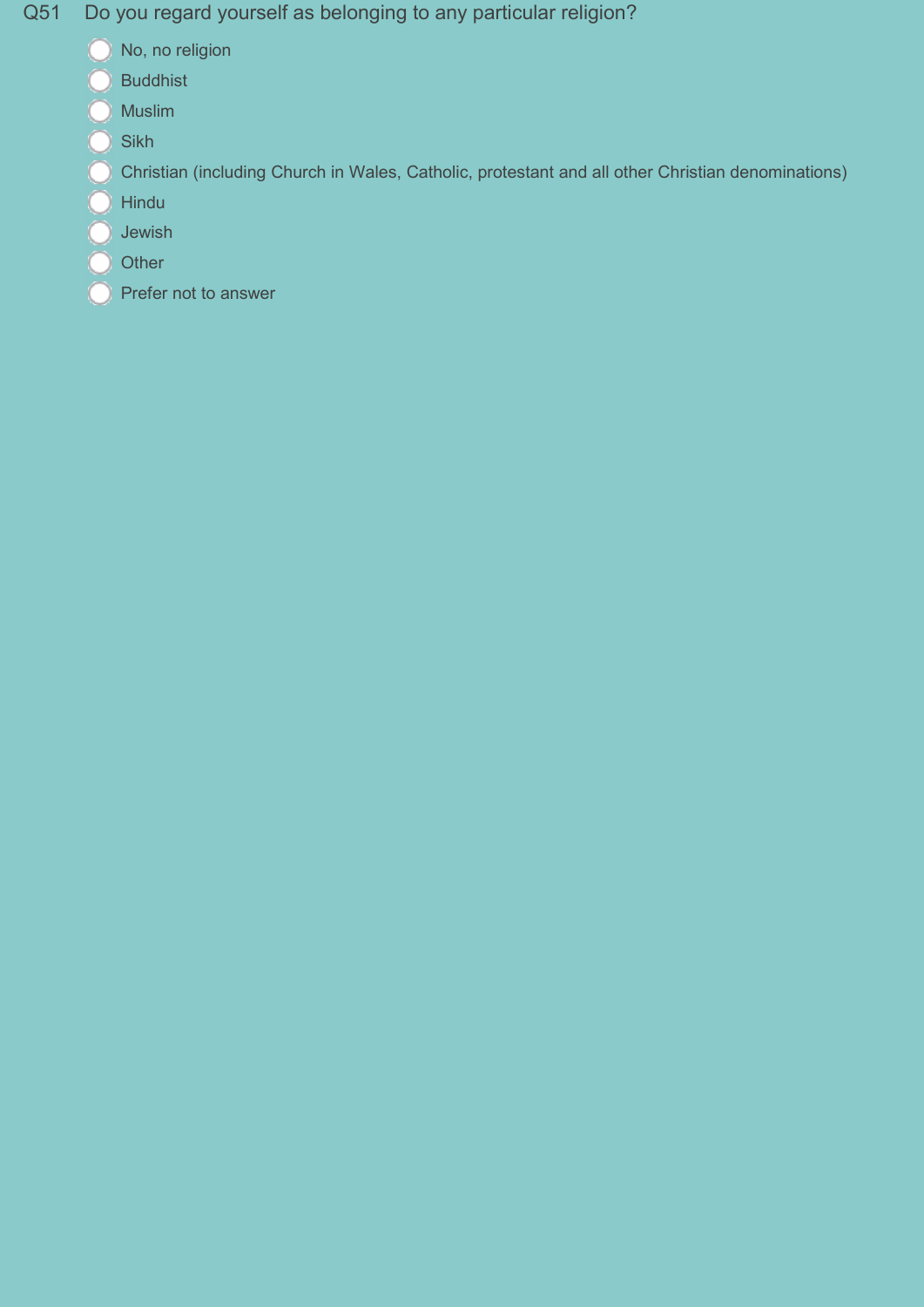#### Q52 How would you describe your sexual orientation?

- **Bisexual**
- Gay woman/lesbian
- Gay man
- Heterosexual/straight
- **Other**
- Prefer not to answer

### Q53 Are you:

- **Single**
- In a same-sex civil partnership
- **Married**
- Living together/co-habiting
- Separated/divorced or legally separated if formally in a same-sex civil partnership
- **Widowed**
- **Other**

#### Q54 What is your term ethnic group?

Where the term "British" is used, this refers to any of the four home nations of Wales, England, Northern Ireland and Scotland, or any combination of these.

- White -- British
- White -- Irish
- White -- Gypsy or Irish Traveller
- White -- any other white background
- Mixed/multiple ethnic groups -- white and Asian
- Mixed/multiple ethnic groups -- white and black Caribbean
- Mixed/multiple ethnic groups -- white and black African
- Mixed/multiple ethnic groups -- any other
- Asian/Asian British -- Chinese
- Asian/Asian British -- Pakistani
- Asian/Asian British -- Bangladeshi
- Asian/Asian British -- Indian
- Asian/Asian British -- any other
- Black/African/Carribbean/black Welsh/British -- African
- Black/African/Carribbean/black Welsh/British -- Caribbean
- Black/African/Carribbean/black Welsh/British -- any other
- Arab
- Any other ethnic group
- Prefer not to say